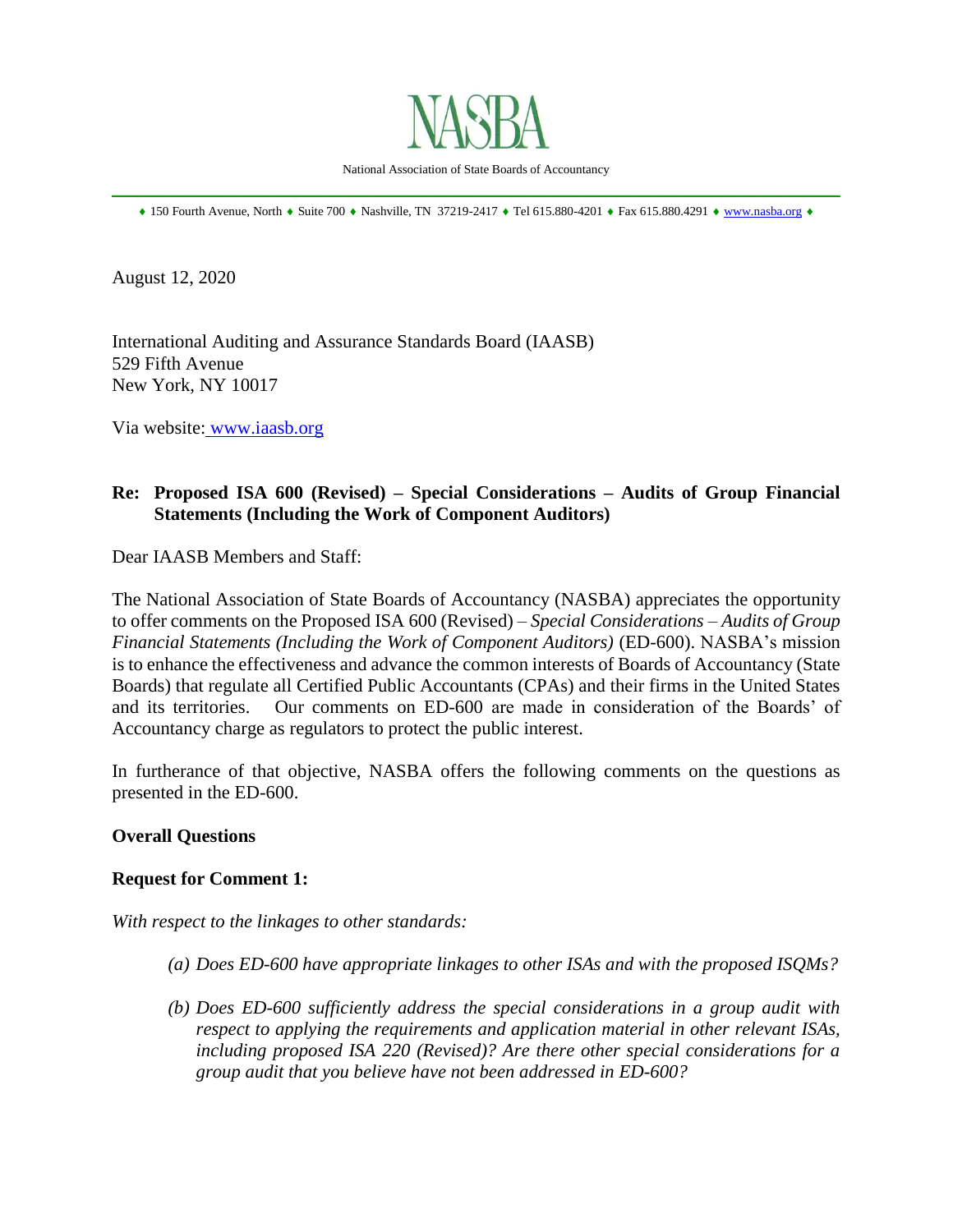- (a) NASBA believes it is important to emphasize ISA 600 is complementary to the other "foundational" ISA standards. We believe ED-600 has appropriate linkages to the "foundational" ISAs and the proposed ISQMs. We especially support the footnotes provided throughout with exact paragraph references for ease of referencing.
- (b) NASBA believes the ED-600 sufficiently addresses the special considerations in a group audit with respect to applying the requirements and application material in other relevant ISAs, including proposed ISA 220 (revised) and is not aware of any other special considerations for a group audit which should be addressed in ISA 600.

## **Request for Comment 2:**

*With respect to the structure of the standard, do you support the placement of sub-sections throughout ED-600 that highlight the requirements when component auditors are involved?*

NASBA supports the placement of subsections to highlight the requirements when component auditors are involved. It is helpful to have the requirements separated so that it easier to identify the incremental procedures when component auditors are involved.

## **Request for Comment 3:**

*Do the requirements and application material of ED-600 appropriately reinforce the exercise of professional skepticism in relation to an audit of group financial statements?*

NASBA supports reinforcement of professional skepticism in ISA 600 and believes paragraphs 5 and A9-10 of ED-600 accomplish that objective.

## **Specific Questions**

#### **Request for Comment 4:**

*Is the scope and applicability of ED-600 clear? In that regard, do you support the definition of group financial statements, including the linkage to a consolidation process? If you do not support the proposed scope and applicability of ED-600, what alternative(s) would you suggest? (Please describe why you believe such alternative(s) would be more appropriate and practicable).*

NASBA believes the current focus on a consolidation process in defining group financial statements can be confusing. There could be situations where components share accounts and general ledgers, but where the activity and documentation reside in different locations. Paragraph A-17 would seem to exclude certain activities from the scope of ISA 600. IAASB should consider whether this needs additional study and if revised implementation guidance is necessary.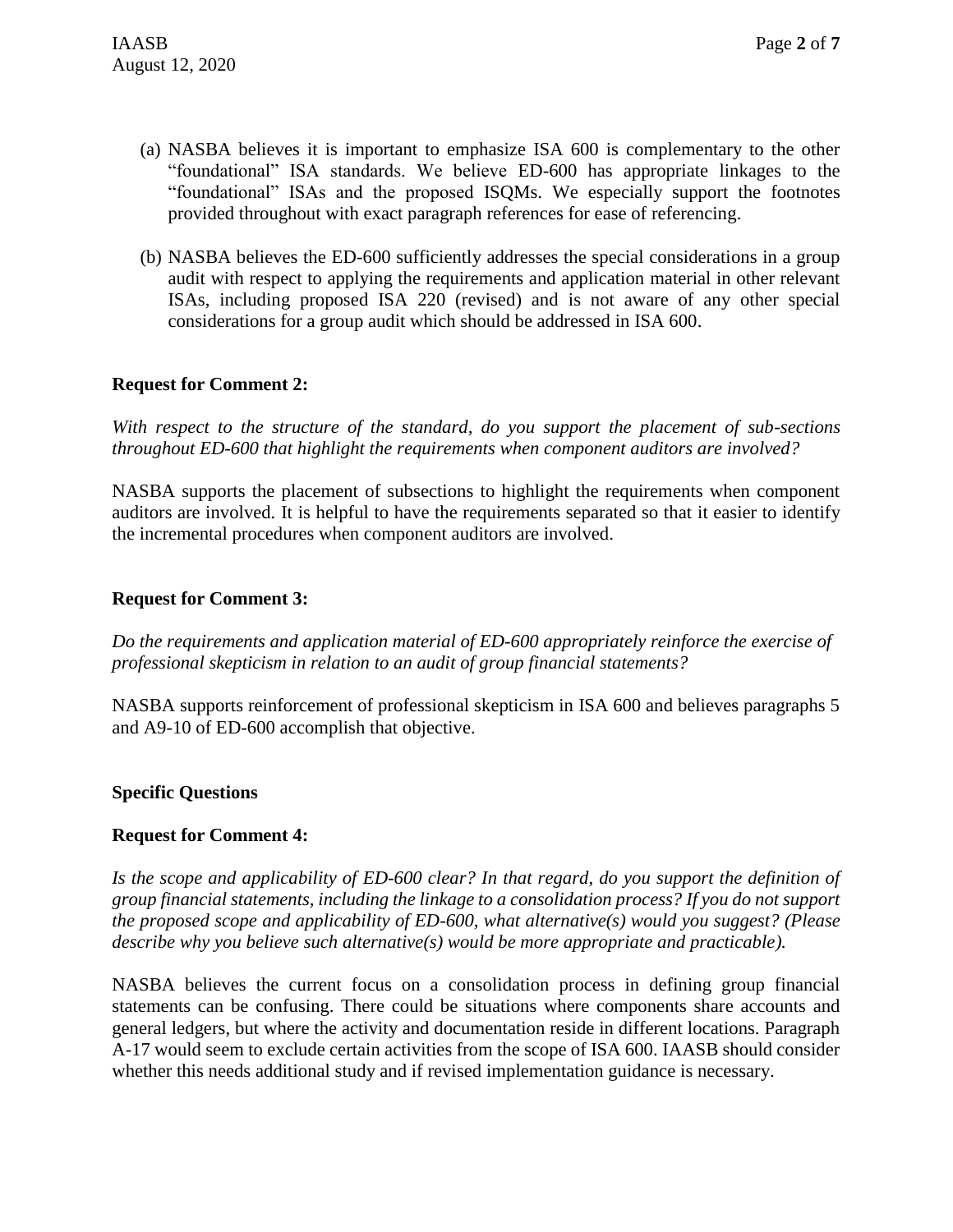# **Request for Comment 5:**

*Do you believe the proposed standard is scalable to groups of different sizes and complexities, recognizing that group financial statements, as defined in ED-600, include financial information of more than one entity or business unit? If not, what suggestions do you have for improving the scalability of the standard?*

NASBA believes ED-600 is scalable to groups of different sizes and complexities.

# **Request for Comment 6:**

*Do you support the revised definition of a component to focus on the 'auditor view' of the entities and business units comprising the group for purposes of planning and performing the group audit?*

We support the ED-600 requirement to take an "auditor view" of the group for the purposes of planning and performing the group audit.

# **Request for Comment 7:**

*With respect to the acceptance and continuance of group audit engagements, do you support the enhancements to the requirements and application material and, in particular, whether ED-600 appropriately addresses restrictions on access to information and people and ways in which the group engagement team can overcome such restrictions?*

NASBA supports addressing restrictions on access prior to accepting or continuing group audit engagements. NASBA believes ED-600 appropriately addresses restrictions on access and ways in which the group engagement team can overcome such restrictions.

# **Request for Comment 8:**

*Will the risk-based approach result in an appropriate assessment of the risks of material misstatement of the group financial statements and the design and performance of appropriate responses to those assessed risks? In particular, the IAASB is interested in views about:*

- *(a) Whether the respective responsibilities of the group engagement team and component auditors are clear and appropriate?*
- *(b) Whether the interactions between the group engagement team and the component auditors throughout the different phases of the group audit are clear and appropriate, including sufficient involvement of the group engagement partner and group engagement team?*
- *(c) What practical challenges may arise in implementing the risk-based approach?*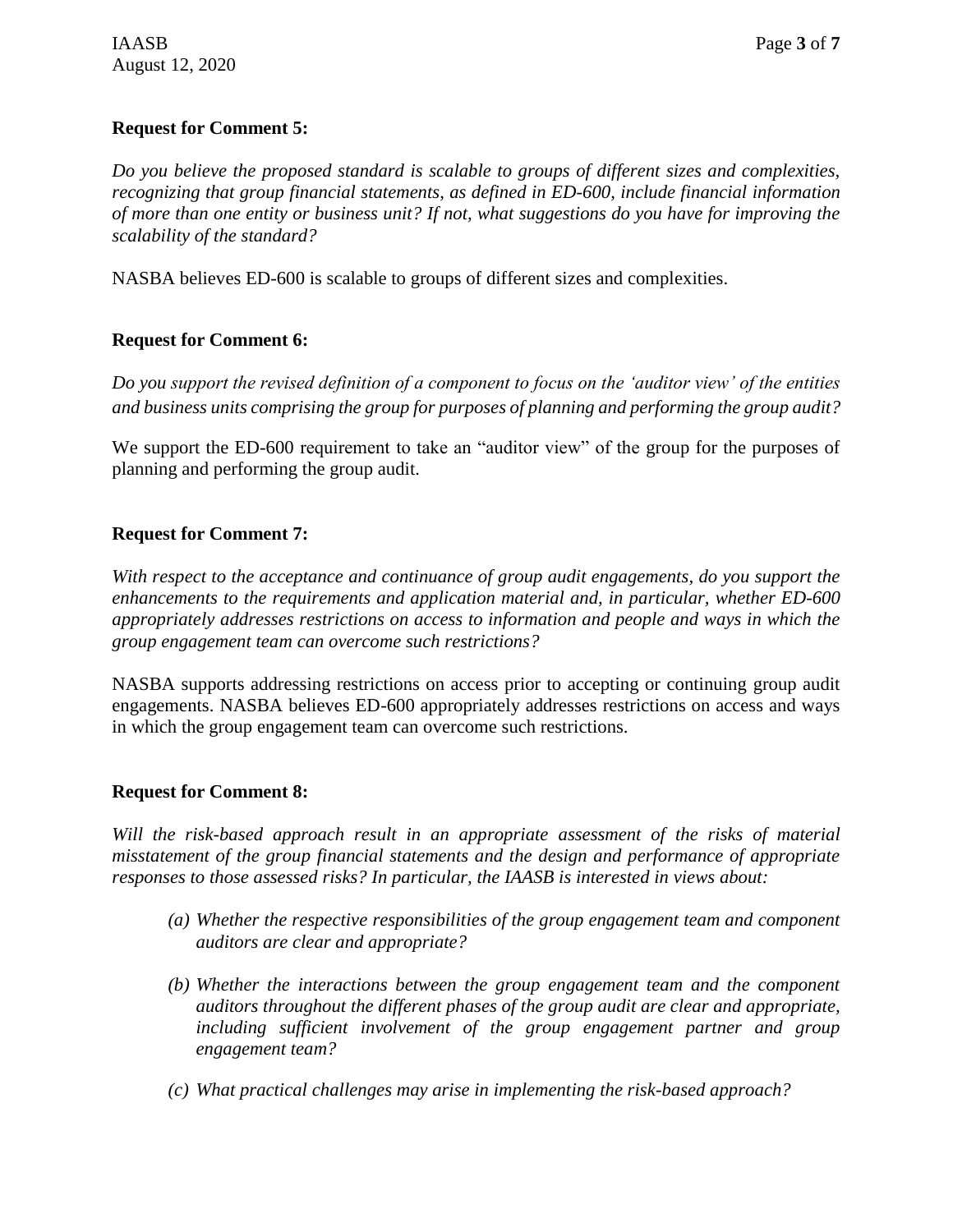NASBA believes the risk-based approach in ED-600 should result in an appropriate assessment of the risks of material misstatement and appropriate response to the assessed risks.

- (a) NASBA would like to emphasize the importance of the group engagement team's accountability for an appropriate assessment of the risks of material misstatement on a group audit. As recognized in ED-600, for the group engagement team to be successful, it has to have a thorough and complete understanding of the business including inherent risks, major processes and internal controls. NASBA believes this can be challenging in the larger and more complex group audits. ED-600 encourages component auditor involvement in assessing risks of material misstatement when the group engagement team considers such involvement appropriate. NASBA has some concerns regarding the possibility of insufficient involvement of component auditors resulting in an incomplete or inaccurate assessment by the group engagement team. The IAASB may want to consider providing more emphasis in ED-600 on use of component auditors for this purpose.
- (b) NASBA believes ED-600 clearly and appropriately describes the expected interactions between the group engagement team and component auditors.
- (c) As the IAASB is aware, many component auditors may be performing an audit of the local financial statements of a branch, subsidiary or investee to meet local laws and regulations or possibly at the request of group or local management. The scope of this audit work may be more than what is required for group audit purposes. NASBA believes it is important that this work be appropriately coordinated. If done timely, this work can contribute to the overall quality of the group audit. Even if not done timely, this work can enhance the overall understanding of the business. The IAASB should consider if it would be appropriate to provide additional guidance and application material regarding how this should be coordinated and the related communications between the group engagement team and the component auditors.

## **Request for Comment 9:**

*Do you support the additional application material on the commonality of controls and centralized activities, and is this application material clear and appropriate?*

NASBA supports the additional application material on the commonality of controls and centralized activities.

## **Request for Comment 10:**

*Do you support the focus in ED-600 on component performance materiality, including the additional application material that has been included on aggregation risk and factors to consider in determining component performance materiality?*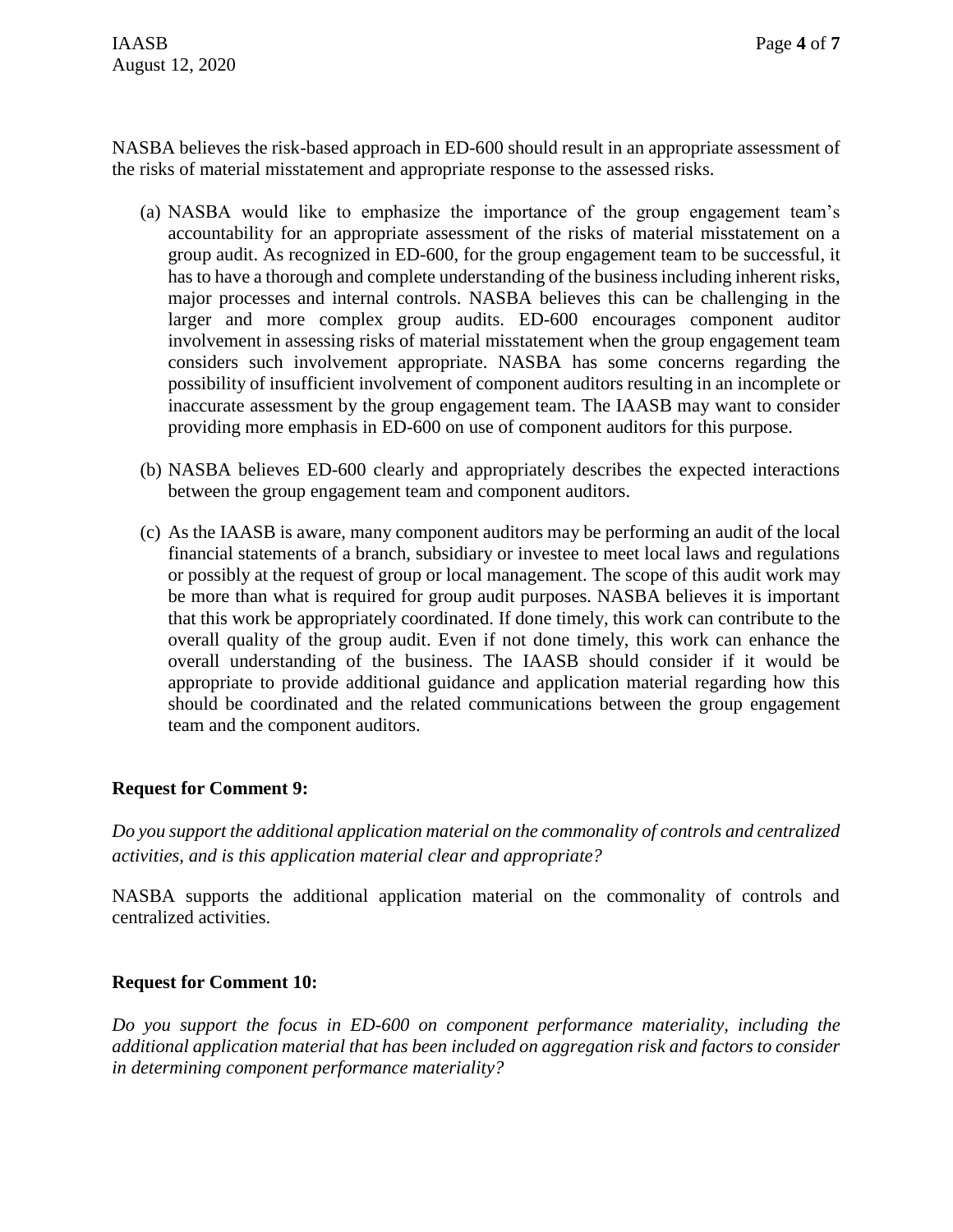NASBA appreciates the difficulty of providing more specific guidance or a methodology for the assignment of performance materiality to components. ED-600 is clear that component performance materiality should be set at an amount lower than group performance materiality to address aggregation risk. However, the IAASB may want to consider additional application material or implementation guidance in the form of an example of how an assignment might be made. Please refer to the article "Component Materiality for Group Audits" in the AICPA's *Journal of Accountancy* (November 30, 2008) for one example that provided helpful guidance when it was issued.

## **Request for Comment 11:**

*Do you support the enhanced requirements and application material on documentation, including the linkage to the requirements of ISA 230? In particular:*

- *(a) Are there specific matters that you believe should be documented other than those described in paragraph 57 of ED-600?*
- *(b) Do you agree with the application material in paragraphs A129 and A130 of ED-600 relating to the group engagement team's audit documentation when access to component auditor documentation is restricted?*

NASBA supports the enhanced requirements and application material on documentation. NASBA believes the linkage to ISA 230 is clear.

- (a) NASBA believes the documentation requirements of paragraph 57 of ED-600 are appropriate.
- **(b)** In circumstances where the group engagement team's access to component auditor documentation is restricted as described in paragraph A-129 of ED-600 and the matter is significant, NASBA suggests the IAASB consider expanding the application material in A130 to emphasize a review of the component auditor documentation by the group engagement team is necessary. Further consideration should be given to reminding the group engagement team to document information sufficient to allow an experienced auditor to understand the nature, timing and extent of the work performed by the component auditor.

## **Request for Comment 12:**

*Are there any other matters you would like to raise in relation to ED-600?*

NASBA would like to offer comments on the following matters:

• Paragraph A34 states in evaluating whether the group engagement team will be able to be involved in the work of the component auditor to the extent necessary, the group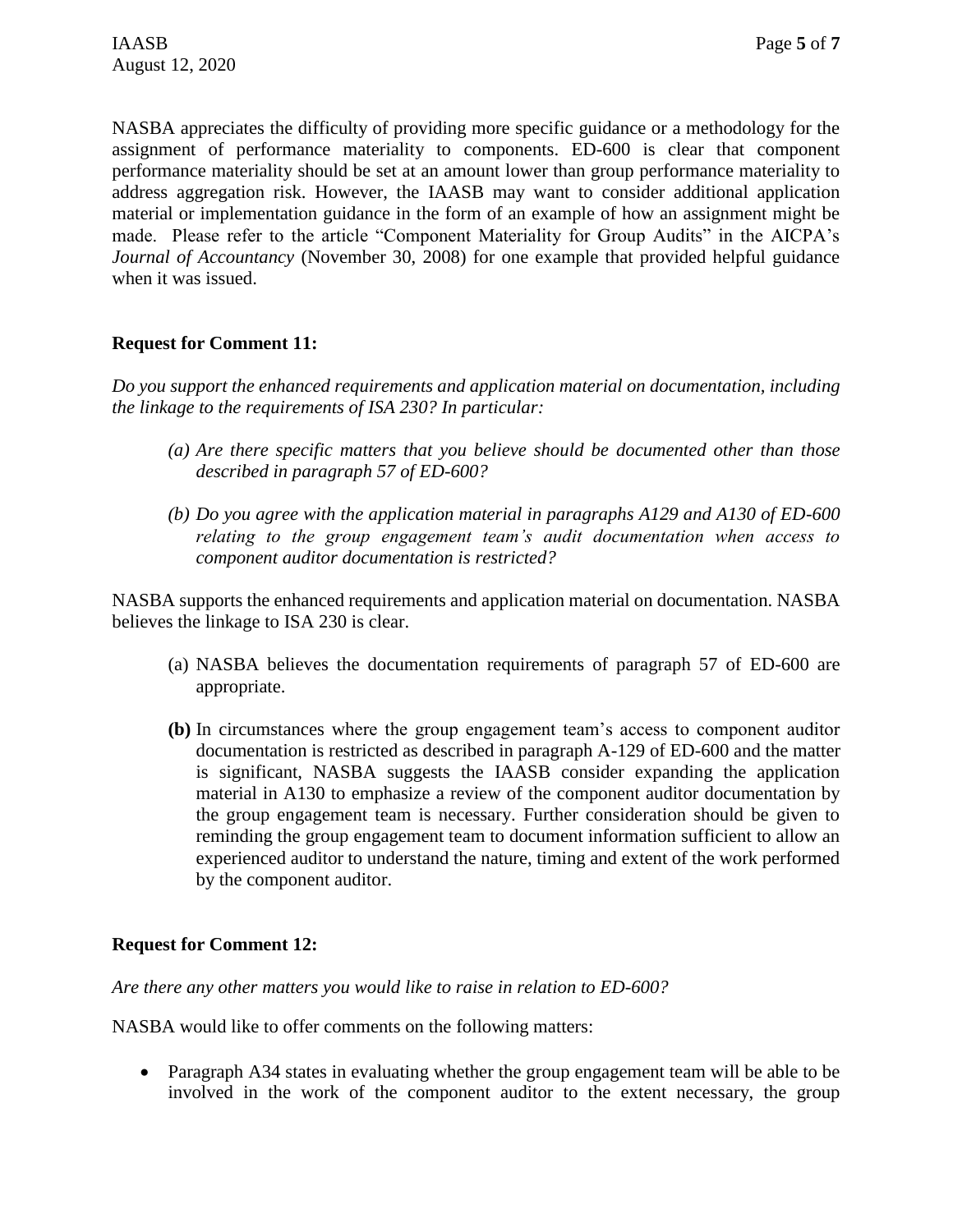engagement team may obtain an understanding of whether the group engagement team will have unrestricted access to the component auditor, including relevant audit documentation sought by the group engagement team. The language "may obtain" is permissive and not obligatory. There should be an understanding at the outset about the ability to have unrestricted access to the component auditor. Otherwise, at some point during the audit, the group engagement partner may realize that restrictions on access that were not anticipated at the outset of the engagement will have a material negative impact on the group audit. We recommend that obtaining an understanding at the outset of the engagement be made mandatory.

• Paragraph 45 states that "...the group engagement team shall: ... (b) Determine whether, and the extent to which, it is necessary to review parts of the component auditor's audit documentation…" Including "the extent to which" means that the review, if any review is needed, can be of the entire documentation or only parts of it. We recommend deletion of the phrase "parts of" from paragraph 45.

## **Request for General Comments 13:**

*The IAASB is also seeking comments on the matters set out below:*

- *(a) Translations – Recognizing that many respondents may intend to translate the final ISA for adoption in their own environments, the IAASB welcomes comment on potential translation issues respondents note in reviewing the ED-600.*
- *(b) Effective Date – Recognizing that ED-600 is a substantive revision, and given the need for national due process and translation, as applicable, the IAASB believes that an appropriate effective date for the standard would be for financial reporting periods beginning approximately 18 months after approval of a final ISA. Earlier application would be permitted and encouraged. The IAASB welcomes comments on whether this would provide a sufficient period to support effective implementation of the ISA.*
- (a) We have no comment on the potential translation issues for ED-600.
- (b) NASBA supports the proposed effective date with early adoption permitted and encouraged.